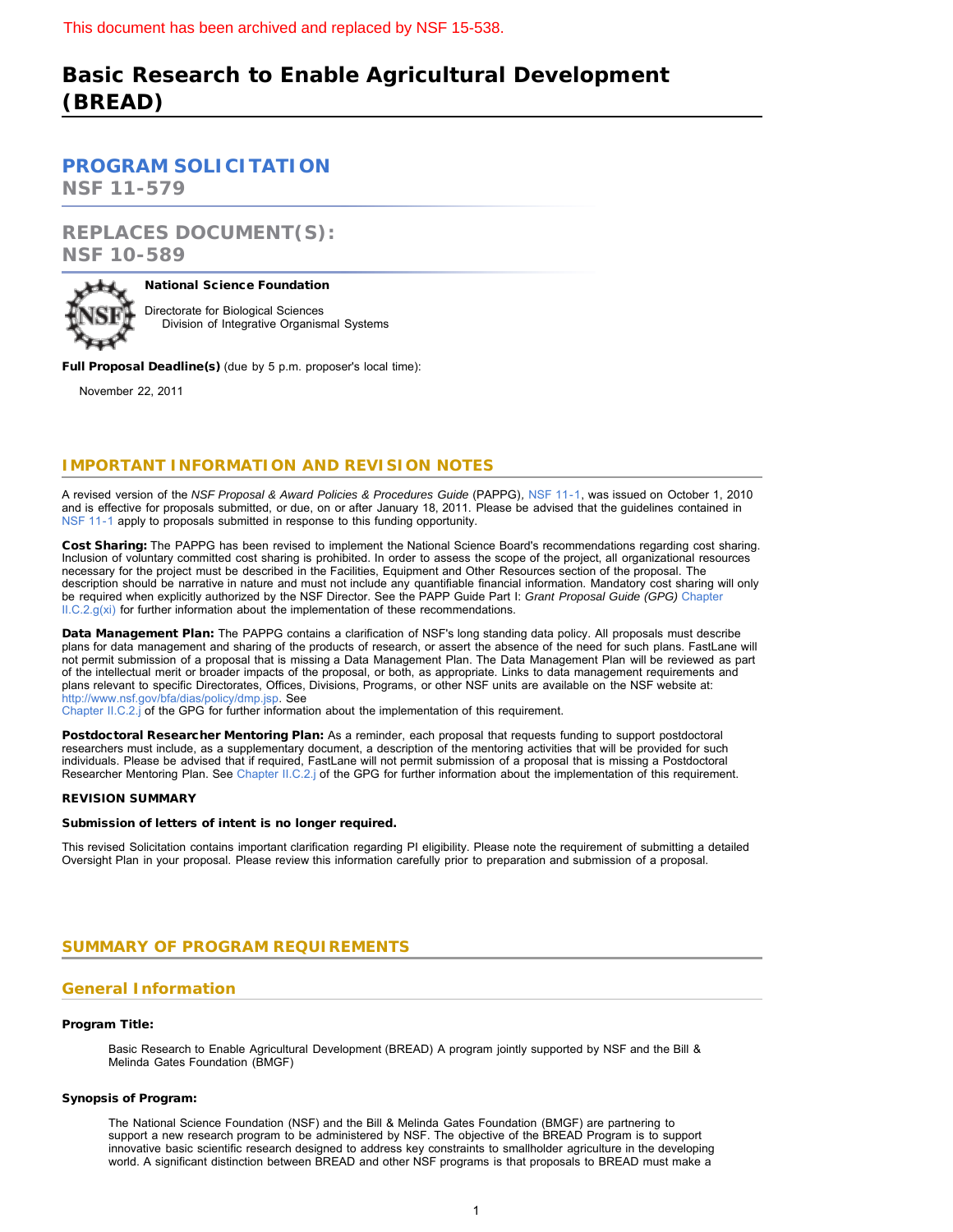clear and well-defined connection between the outcomes of the proposed basic research and its direct relevance and potential application to agriculture in the developing world. The BREAD Program takes the activities of the Plant Genome Research Program (PGRP) to the next level by supporting a broader range of scientific research and by enabling funding to be allocated to international collaborators through subawards.

The Program's focus is on novel, transformative basic research at the proof-of-concept stage rather than its application or development. Especially encouraged are original proposals that address major constraints to the productivity of crops important to smallholder farmers, or on the development of novel and efficient production practices. Although the Program places an initial emphasis on crop improvement, it will also consider innovative basic research proposals from scientists in all fields of research in the biological and physical sciences and engineering as long as the proposed research is consistent with the Program objectives. Proposals are also expected to address project outcomes in the context of broader societal impacts, and as appropriate to the research proposed, engage international partners in scientific collaborations.

#### Cognizant Program Officer(s):

*Please note that the following information is current at the time of publishing. See program website for any updates to the points of contact.*

- Nora Lapitan, telephone: (703) 292-4400, email: [BREAD-WG@nsf.gov](mailto:BREAD-WG@nsf.gov)
- Diane Jofuku Okamuro, telephone: (703) 292-4400, email: [BREAD-WG@nsf.gov](mailto:BREAD-WG@nsf.gov)
- Thomas Okita, telephone: (703) 292-4400, email: [BREAD-WG@nsf.gov](mailto:BREAD-WG@nsf.gov)

#### Applicable Catalog of Federal Domestic Assistance (CFDA) Number(s):

47.074 --- Biological Sciences

### **Award Information**

Anticipated Type of Award: Continuing Grant

Estimated Number of Awards: 10 to 20

Anticipated Funding Amount: \$12,000,000 Up to \$12 million is anticipated to be available for funding of this program in FY 2012, subject to availability of funds.

### **Eligibility Information**

#### Organization Limit:

Proposals may only be submitted by the following:

Universities and colleges [universities and two- and four-year colleges (including community colleges) accredited in, and having a campus located in the US, acting on behalf of their faculty members. Such organizations also are referred to as academic institutions.]; US non-profit research organizations, including museums, research laboratories, professional societies; or similar organizations in the US that are directly associated with educational or research activities; or consortia led by the eligible organizations listed here.

A proposal from a consortium of organizations must be submitted as a single proposal with one US organization serving as the lead and all other organizations as subawardees. *Separately submitted collaborative proposals will not be accepted and will be returned without review.*

Subawards may be made to US or non-US academic institutions, research organizations, research laboratories, professional societies and similar organizations that are directly associated with educational or research activities.

#### PI Limit:

The PI must hold a position at an eligible US institution.

Federal employees may not submit applications to the BREAD program unless the application is submitted via an appointment at an eligible US Institution.

#### Limit on Number of Proposals per Organization:

None specified.

#### Limit on Number of Proposals per PI: 1

An investigator may serve as PI or Co-PI on only one proposal submitted in response to this solicitation.

### **Proposal Preparation and Submission Instructions**

#### A. Proposal Preparation Instructions

- Letters of Intent: Not Applicable
- Preliminary Proposal Submission: Not Applicable
- Full Proposals: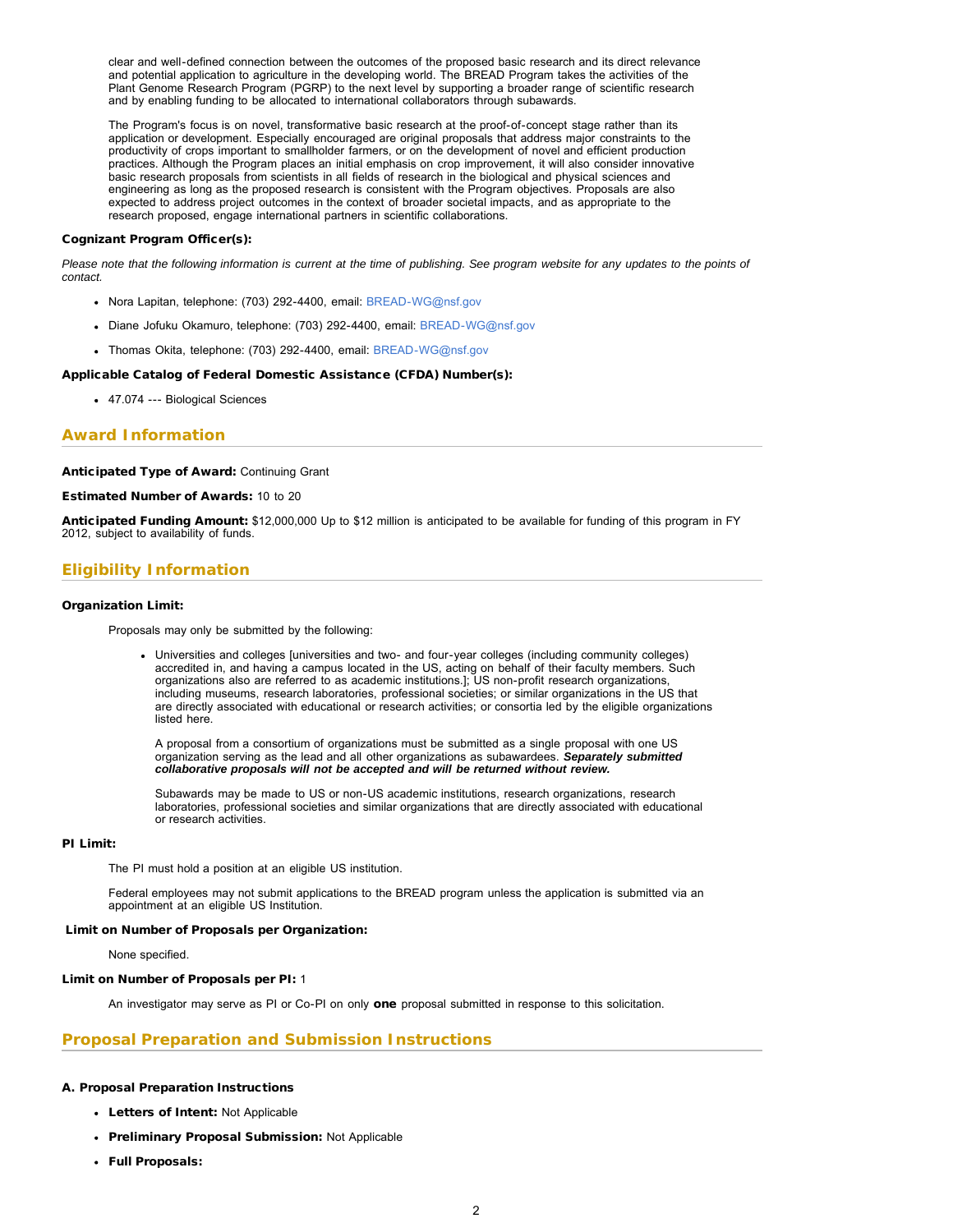- Full Proposals submitted via FastLane: NSF Proposal and Award Policies and Procedures Guide, Part I: Grant Proposal Guide (GPG) Guidelines apply. The complete text of the GPG is available electronically on the NSF website at: [http://www.nsf.gov/publications/pub\\_summ.jsp?ods\\_key=gpg.](http://www.nsf.gov/publications/pub_summ.jsp?ods_key=gpg)
- Full Proposals submitted via Grants.gov: NSF Grants.gov Application Guide: A Guide for the Preparation and Submission of NSF Applications via Grants.gov Guidelines apply (Note: The NSF Grants.gov Application Guide is available on the Grants.gov website and on the NSF website at: [http://www.nsf.gov/publications/pub\\_summ.jsp?](http://www.nsf.gov/publications/pub_summ.jsp?ods_key=grantsgovguide) [ods\\_key=grantsgovguide\)](http://www.nsf.gov/publications/pub_summ.jsp?ods_key=grantsgovguide)

#### B. Budgetary Information

- Cost Sharing Requirements: Inclusion of voluntary committed cost sharing is prohibited.
- Indirect Cost (F&A) Limitations: Indirect cost limitations apply to non-US subaward institutions. Please see the full text of this solicitation for further information.
- Other Budgetary Limitations: Other budgetary limitations apply. Please see the full text of this solicitation for further information.

#### C. Due Dates

Full Proposal Deadline(s) (due by 5 p.m. proposer's local time):

November 22, 2011

### **Proposal Review Information Criteria**

Merit Review Criteria: National Science Board approved criteria apply. Additional merit review considerations apply. Please see the full text of this solicitation for further information.

### **Award Administration Information**

Award Conditions: Standard NSF award conditions apply.

<span id="page-2-0"></span>Reporting Requirements: Additional reporting requirements apply. Please see the full text of this solicitation for further information.

### **TABLE OF CONTENTS**

[Summary of Program Requirements](#page-0-0)

- I. [Introduction](#page-2-1)
- II. [Program Description](#page-3-0)
- III. [Award Information](#page-4-0)
- IV. [Eligibility Information](#page-4-1)
- V. [Proposal Preparation and Submission Instructions](#page-5-0) A. [Proposal Preparation Instructions](#page-5-0)
	- B. [Budgetary Information](#page-8-0)
		- C. [Due Dates](#page-8-1)
		- D. [FastLane/Grants.gov Requirements](#page-8-2)
- VI. [NSF Proposal Processing and Review Procedures](#page-9-0)
	- A. [NSF Merit Review Criteria](#page-9-1)
	- B. [Review and Selection Process](#page-10-0)

### VII. [Award Administration Information](#page-10-1)

- A. [Notification of the Award](#page-10-2)
- B. [Award Conditions](#page-10-3)
- C. [Reporting Requirements](#page-10-4)
- VIII. [Agency Contacts](#page-11-0)
- IX. [Other Information](#page-11-1)

## <span id="page-2-1"></span>**I. INTRODUCTION**

Agriculture is benefiting from advances in genomics made over the past decade and the outcomes of this basic research have allowed academic and industrial researchers to expand the plant and animal breeders' toolkit, and to develop a broad range of tools to increase agronomic productivity. While support is available to promote the downstream applications derived from advances in science and technology to address constraints to developing country agriculture, there have been fewer funding opportunities to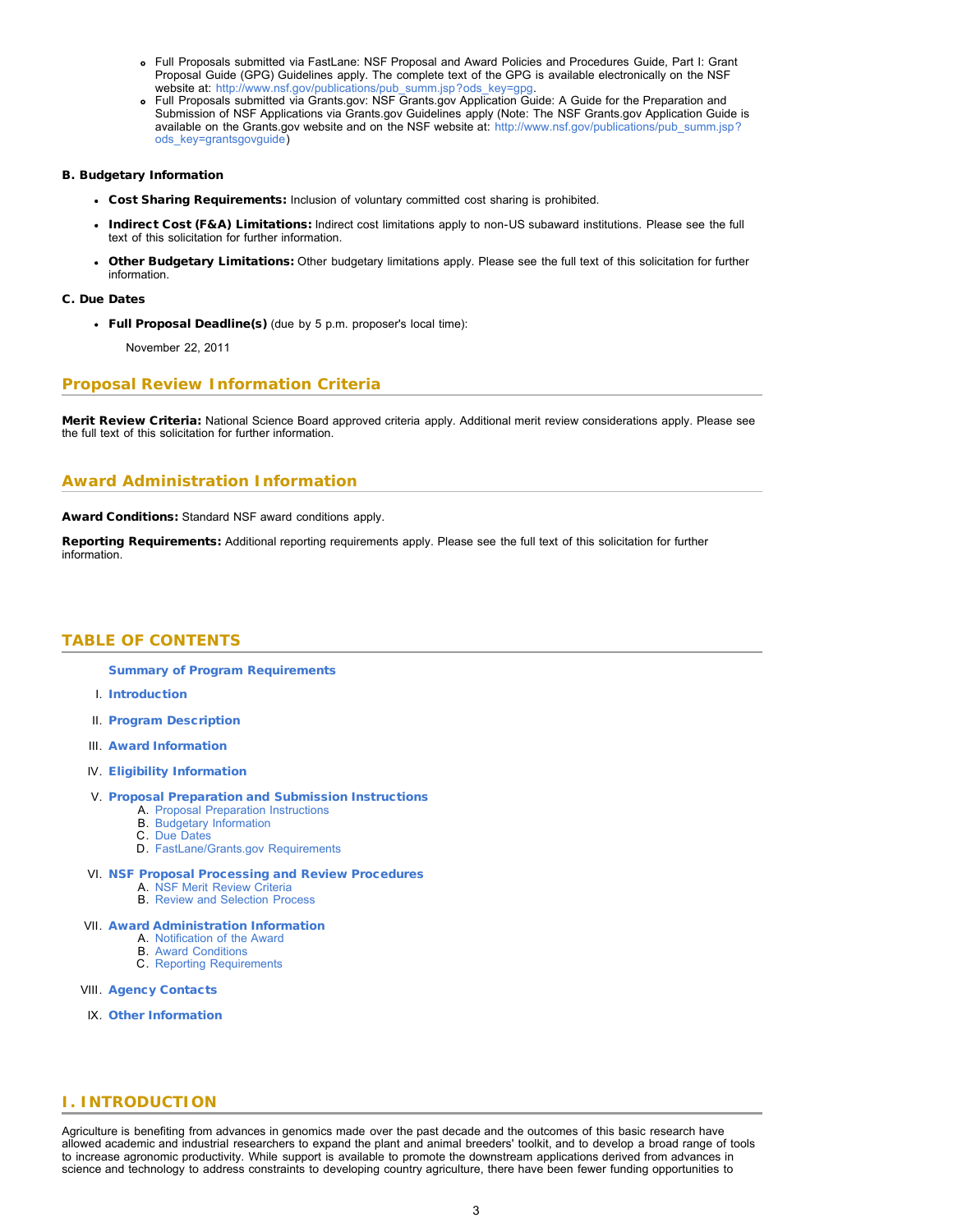support development of cutting-edge and creative new approaches.

Clearly, new collaborations among a broad range of scientists and engineers are needed that lead to a different way of thinking about the major problems facing developing country agriculture. The NSF and the BMGF have partnered to offer a research program to foster these collaborations and the transformative basic research that will emerge. The goal of the BREAD Program is to build on the accomplishments of the National Plant Genome Initiative (NPGI) in the area of crop plant genomics, extending the opportunities to include international partners in efforts to generate innovative, science-based solutions to a broad range of problems of smallholder agriculture in developing countries. Through these new partnerships and projects, it is anticipated that the Program will change the research culture to one that is more broadly inclusive of these needs.

The BREAD Program is a component of the Plant Genome Research Program (PGRP) that began in Fiscal Year 1998 as part of the NPGI. A new five-year plan for the NPGI was released in January 2009

([http://www.nsf.gov/bio/pubs/reports/npgi\\_five\\_year\\_plan\\_2009\\_2013.pdf\)](http://www.nsf.gov/bio/pubs/reports/npgi_five_year_plan_2009_2013.pdf). The overall goals of the NPGI are to support basic research in plant genomics and to accelerate the acquisition and utilization of new knowledge and innovative approaches to elucidating fundamental biological processes in plants. The focus of the NPGI is on plants of agricultural importance and plant processes of potential agronomic value. However, the goals of the BREAD Program extend beyond crop plants to include such broad basic research areas involving animals, microbes, soils, weather forecasting, and technology development

Since 2004, the PGRP has offered the Developing Country Collaborations in Plant Genome Research (DCC-PGR) funding opportunity ([http://www.nsf.gov/funding/pgm\\_summ.jsp?pims\\_id=12789&org=BIO\)](http://www.nsf.gov/funding/pgm_summ.jsp?pims_id=12789&org=BIO) to support research collaborations between US scientists and scientists from developing countries as part of ongoing or new PGRP awards. The intent of the DCC-PGR program is to support collaborative research linking US researchers with partners from developing countries to solve problems of mutual interest in agriculture, energy and the environment, while placing US and international researchers at the center of a global network of scientific excellence.

<span id="page-3-0"></span>The BREAD Program represents an additional opportunity within the PGRP that allows for a broader engagement of researchers across multiple disciplines and across international boundaries to form a new community of scientists who may not have worked together before. However, you do not have to have been part of a PGRP or DCC-PGR project to participate in BREAD.

### **II. PROGRAM DESCRIPTION**

The advances made over the past decade of the Plant Genome Research Program have led to the development of resources with potential benefit far beyond US agriculture. Indeed, the Dear Colleague Letter for Developing Country Collaborations in Plant Genome Research ([NSF 04-563](http://www.nsf.gov/publications/pub_summ.jsp?ods_key=nsf04563) :

[http://www.nsf.gov/funding/pgm\\_summ.jsp?pims\\_id=12789&org=BIO](http://www.nsf.gov/funding/pgm_summ.jsp?pims_id=12789&org=BIO)) encourages proposers to consider inclusion of collaborative activities focused on research problems of importance to developing countries, including scientist-to-scientist interactions with the potential to lead to long-term partnerships among participating laboratories. Supported activities have included joint research projects and reciprocal exchange visits of up to one year in length. PGRP funding is provided to US institutions only.

The BREAD Program takes the activities of the PGRP and DCC-PGR to the next level by supporting a broader range of scientific research and by enabling funding to be provided to eligible, US or non-US institutions through subawards. A major distinction between the BREAD Program and other programs at NSF is that proposals to the BREAD Program must make a clear and welldefined connection between the outcomes of the proposed basic research and its direct relevance and potential application to smallholder farming in the developing world. The Program focus is on novel, transformative basic research at the proof-of-concept stage rather than application or redevelopment of existing research outcomes. The Program is also receptive to high-risk projects provided that they employ sound scientific principles and offer a high return if successful. However, high-risk projects that do not provide a sound scientific basis for the proposed approach will be less competitive than projects that do provide this justification.

Proposals to the BREAD Program should employ state-of-the-art scientific approaches that address key constraints to agriculture as practiced by smallholder farmers in the developing world. For the purposes of this program, developing world countries are those defined by the World Bank as low- and middle-income economies (see World Bank Country Classification page, [http://www.worldbank.org/data/countryclass/classgroups.htm\)](http://www.nsf.gov/cgi-bin/good-bye?http://www.worldbank.org/data/countryclass/classgroups.htm). While projects may target constraints in specific regions of the developing world, those with the potential to impact broadly large areas and/or numbers of farmers would receive the highest priority for funding. However, the Program is not intended to target any specific country or region preferentially, and institutions eligible for subawards may exist in any country of the world, excluding those that are currently embargoed by the US government.

Proposed projects may include a broad range of activities, from basic research to technology development and while genomics approaches can be involved, they are not required. However, proposals that are of a purely applied nature and focus on delivery of current technologies are beyond the scope of the BREAD Program and will be returned without review.

Especially encouraged are original proposals that address key constraints to the productivity of crops important to smallholder farmers, or impact development of novel and efficient production practices. Although the major focus of the BREAD Program will be on approaches and technologies most relevant for smallholder agriculture in the developing world, it is recognized that some projects may be relevant to all crops (e.g., novel approaches to enhancing yield or tolerance to plant stresses such as drought or salinity), and so the program would also consider proposals for such projects. However, proposals that do not show clear relevance and downstream implications to smallholder agriculture will be less competitive than projects that do provide this justification. Recognizing that innovative ideas relevant to agriculture may come from many scientific disciplines, the Program will also consider innovative, proof-of-concept research proposals from scientists in all fields of biological and physical sciences and engineering as long as the proposed research is consistent with the BREAD Program objectives. However, proposals of any kind that focus on development of existing tools or resources, those which would result in only small advances or serve a small research community, or those whose major focus is in economics, social and behavioral sciences are outside the scope of this program.

Successful applications will be ones that generate new knowledge and/or test new hypotheses to enable discoveries that can be moved rapidly to the field where needed and translated into future agricultural advances in developing countries. Interdisciplinary proposals are encouraged, especially those that bring together researchers from disciplines that would not normally work together to focus on novel questions or challenges. Proposers are encouraged to consider carefully the roles of each co-PI or collaborator to ensure that each brings a unique, appropriate and necessary expertise to the project. If proposals include one or more international developed or developing country partners, their specific role(s) and contributions to the project should be justified. Projects with true intellectual collaboration among US and non-US partners are considered more competitive than those that lack such collaborations.

To facilitate communication among potential international partners for new, collaborative projects for the BREAD Program, NSF has implemented a Wiki, a social networking vehicle, to facilitate collaborations between US Principal Investigators (PIs) and international partners, and to promote development of innovative approaches to address major constraints in developing country agriculture. On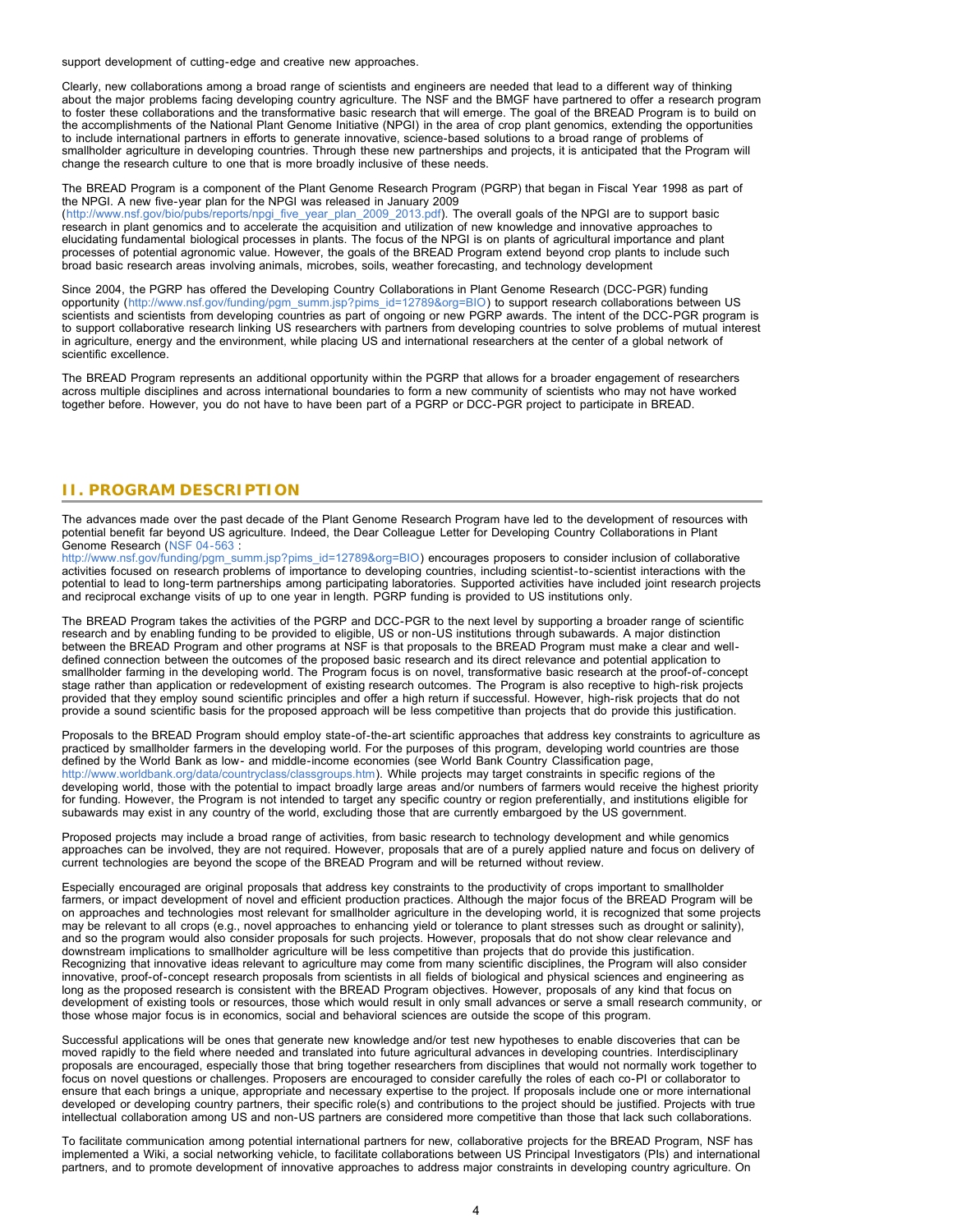the Wiki, PIs will be able to pose agricultural challenges for which they would like help in finding creative solutions, and others will be able to describe their expertise and interest in addressing those challenges. It is anticipated that the Wiki will allow PIs from different disciplines to come together to develop innovative, interdisciplinary and ethical approaches to address intractable problems facing smallholder farmers. The Wiki is accessible at [https://extwiki.nsf.gov/x/JgCF.](https://extwiki.nsf.gov/x/JgCF) Additional guidance for use is available on the Wiki.

The BREAD Program should NOT be viewed as a mechanism to support the type of fundamental basic research that is or has already been supported through the PGRP, other programs at NSF or other similar agencies. These include proposals that promote the downstream applications derived from advances in science and technology to address constraints to developing country agriculture. Proposals that fall in these categories will be returned without review. Proposers are strongly encouraged to contact the Program Director for further guidance about program fit. Proposed projects may include a broad range of activities, from basic research to technology development, and proposers are encouraged to review the list of recent awards ([http://www.nsf.gov/bio/pubs/awards/bread10.htm?](http://www.nsf.gov/bio/pubs/awards/bread10.htm?WT.si_n=ClickedAbstractsRecentAwards&WT.si_x=1&WT.si_cs=1&WT.z_pims_id=503285&) [WT.si\\_n=ClickedAbstractsRecentAwards&WT.si\\_x=1&WT.si\\_cs=1&WT.z\\_pims\\_id=503285&\)](http://www.nsf.gov/bio/pubs/awards/bread10.htm?WT.si_n=ClickedAbstractsRecentAwards&WT.si_x=1&WT.si_cs=1&WT.z_pims_id=503285&) for examples of eligible research areas and to determine whether a project would complement and diversify the existing program portfolio.

Simultaneous submission of proposals to this program and another source of funding is permissible only with prior written approval of the funding agencies involved. A proposal from the submitter that is a duplicate of, or substantially similar to, a proposal already under consideration by NSF will be returned without review.

#### Additional considerations:

*International Collaboration:* International collaborative research is actively pursued all over the world. International research collaboration is strongly encouraged in the BREAD Program, particularly with investigators from developing or developed countries, and especially where there is a common research focus or system. However, the PI must hold an appointment at an eligible US institution. Proposals will not be accepted from a non-US institution serving as the lead institution. Subawardee(s) may be eligible US or non-US institutions. Subaward activities should be clearly connected to the overall goals of the proposed research and the human and institutional capacities available for the project described for each institution.

Before proposal submission, all proposed US or non-US subawardee institutions must be registered with FastLane and Central Contractor Registration (CCR), and have a DUNS number.CCR registration takes approximately 2-3 weeks and applicants are strongly encouraged to complete this process well in advance of the proposal deadline. There are no financial requirements for registration. The FastLane registration guide is available online

([https://www.fastlane.nsf.gov/NSFHelp/Printdocs/FastLane\\_Help/pd\\_fastlane\\_registration/pd\\_fastlane\\_registration.pdf](https://www.fastlane.nsf.gov/NSFHelp/Printdocs/FastLane_Help/pd_fastlane_registration/pd_fastlane_registration.pdf)). Questions regarding Central Contractor Registration should be handled through [http://www.ccr.gov](http://www.ccr.gov/) and not through the NSF or the BREAD Program. Institutions may obtain a DUNS number free of charge through the Dun & Bradstreet (D&B) online registration ([http://fedgov.dnb.com/webform\)](http://www.nsf.gov/cgi-bin/good-bye?http://fedgov.dnb.com/webform).

*Industrial Collaboration:* Private industry has already made a significant investment in plant genomic research. Innovative collaborations with industry are encouraged when they advance the goals of the program. Participation of a company as a provider of a service should be managed according to the submitting institution's procurement policy. When private industry is involved, the proposer is responsible for ensuring that any intellectual property issues are handled according to the program policy (see section A-1 under Special Information and Supplementary Documentation below).

*Integration of Research and Education and Broadening Participation:* Proposers are encouraged to take advantage of opportunities to train young scientists in the course of proposed projects and to promote increased participation by members of under-represented groups. Innovative approaches to training are encouraged where they fit with the goals of the proposal and may include training of young scientists in research programs of institutions in the developing world that are building programs that aim to apply the advanced sciences to agriculture. However, proposals focused primarily on supporting existing or new training programs are not eligible and will be returned without review. A mentoring plan must be included for all supported postdoctoral researchers and students as specified under Special Information and Supplementary Documentation sections A-5 and A-6 below.

*Data sharing:* Proposals that would generate large amounts of data or new software and the like should present a plan for how these resources will be made widely available and accessible, notably to developing countries. Where appropriate, project outcomes are expected to meet current community standards for genomic data and be deposited into existing long-lived community databases. For more details, see section A-1 under Special Information and Supplementary Documentation below.

<span id="page-4-0"></span>*Societal Impacts:* The societal benefits and potential long-term impacts on developing country agriculture of the proposed research should be integrated into the Project Description. Proposals that lack a discussion of potential societal benefits and/or long-term impacts on developing country agriculture will be less competitive than those that include this information.

### **III. AWARD INFORMATION**

Most projects are anticipated to be supported for 3 years, with funding for each succeeding year dependent upon meeting annual financial and technical reporting requirements. While there are no lower or upper limits on requested award size, budgets should be commensurate with the scope and scale of the proposed research. Given that BREAD is focused on basic research in the early concept phase and based on the average award size for BREAD projects funded in FY 2010 and FY 2011, the average annual budget per institution may range from \$200,000 - \$400,000 with an average of three institutions participating. As is the case for all competitive NSF proposals, a well-crafted and justified budget will be considered a strength.

### <span id="page-4-1"></span>**IV. ELIGIBILITY INFORMATION**

#### Organization Limit:

Proposals may only be submitted by the following:

Universities and colleges [universities and two- and four-year colleges (including community colleges)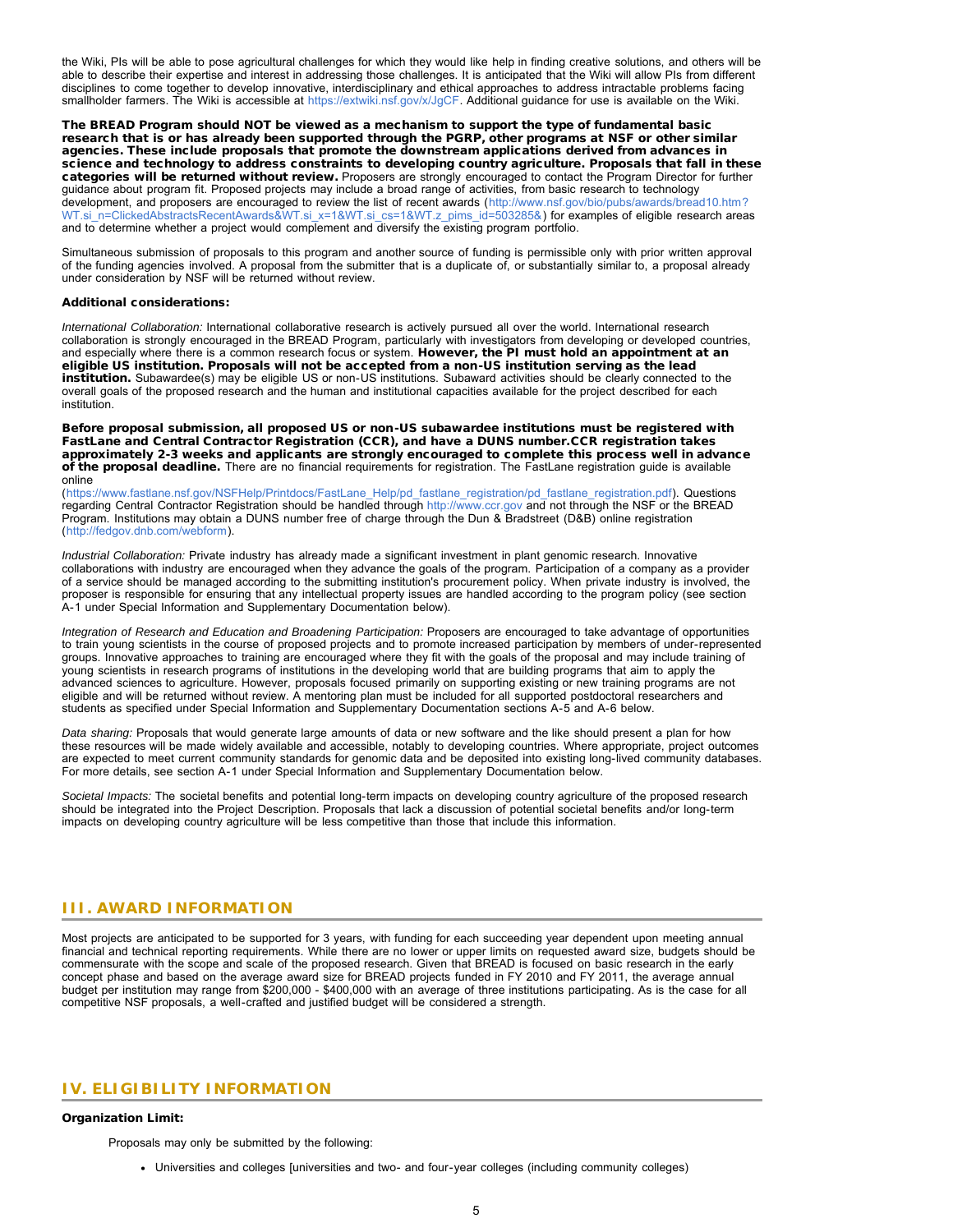accredited in, and having a campus located in the US, acting on behalf of their faculty members. Such organizations also are referred to as academic institutions.]; US non-profit research organizations, including museums, research laboratories, professional societies; or similar organizations in the US that are directly associated with educational or research activities; or consortia led by the eligible organizations listed here.

A proposal from a consortium of organizations must be submitted as a single proposal with one US organization serving as the lead and all other organizations as subawardees. *Separately submitted collaborative proposals will not be accepted and will be returned without review.*

Subawards may be made to US or non-US academic institutions, research organizations, research laboratories, professional societies and similar organizations that are directly associated with educational or research activities.

#### PI Limit:

The PI must hold a position at an eligible US institution.

Federal employees may not submit applications to the BREAD program unless the application is submitted via an appointment at an eligible US Institution.

#### Limit on Number of Proposals per Organization:

None specified.

#### <span id="page-5-0"></span>Limit on Number of Proposals per PI: 1

An investigator may serve as PI or Co-PI on only one proposal submitted in response to this solicitation.

### **V. PROPOSAL PREPARATION AND SUBMISSION INSTRUCTIONS**

### **A. Proposal Preparation Instructions**

Full Proposal Preparation Instructions: Proposers may opt to submit proposals in response to this Program Solicitation via Grants.gov or via the NSF FastLane system.

- Full proposals submitted via FastLane: Proposals submitted in response to this program solicitation should be prepared and submitted in accordance with the general guidelines contained in the NSF Grant Proposal Guide (GPG). The complete text of the GPG is available electronically on the NSF website at: [http://www.nsf.gov/publications/pub\\_summ.jsp?ods\\_key=gpg.](http://www.nsf.gov/publications/pub_summ.jsp?ods_key=gpg) Paper copies of the GPG may be obtained from the NSF Publications Clearinghouse, telephone (703) 292-7827 or by email from [nsfpubs@nsf.gov.](mailto:nsfpubs@nsf.gov) Proposers are reminded to identify this program solicitation number in the program solicitation block on the NSF Cover Sheet For Proposal to the National Science Foundation. Compliance with this requirement is critical to determining the relevant proposal processing guidelines. Failure to submit this information may delay processing.
- Full proposals submitted via Grants.gov: Proposals submitted in response to this program solicitation via Grants.gov should be prepared and submitted in accordance with the NSF Grants.gov Application Guide: A Guide for the Preparation and Submission of NSF Applications via Grants.gov. The complete text of the NSF Grants.gov Application Guide is available on the Grants.gov website and on the NSF website at: ([http://www.nsf.gov/publications/pub\\_summ.jsp?](http://www.nsf.gov/publications/pub_summ.jsp?ods_key=grantsgovguide) [ods\\_key=grantsgovguide\)](http://www.nsf.gov/publications/pub_summ.jsp?ods_key=grantsgovguide). To obtain copies of the Application Guide and Application Forms Package, click on the Apply tab on the Grants.gov site, then click on the Apply Step 1: Download a Grant Application Package and Application Instructions link and enter the funding opportunity number, (the program solicitation number without the NSF prefix) and press the Download Package button. Paper copies of the Grants.gov Application Guide also may be obtained from the NSF Publications Clearinghouse, telephone (703) 292-7827 or by e-mail from [nsfpubs@nsf.gov.](mailto:nsfpubs@nsf.gov)

Special Instructions for BREAD Proposal Preparation: Unless indicated below, proposers should follow the guidelines for Full Proposals as outlined in the NSF Grant Proposal Guide or NSF Grants.gov Application Guide.

Proposal Cover Sheet: In the NSF FastLane system, follow the instructions on proposal preparation. When completing the cover sheet, please consider the following. The Project title must start with "BREAD:...." Click on the "GO" button at "Program Announcement/Solicitation/Program Description No." Highlight BREAD Program and click on the "SELECT" button. Your proposal will automatically be assigned to BIO-BREAD Program. Be sure to complete the remainder of the cover sheet information. Note to Grants.gov Users: The program solicitation number will be pre-populated by Grants.gov on the NSF Grant Application Cover Page.

Project Summary (maximum 1 page): The project summary should consist of three separate parts in the following order:

- 1. A list of US and non-US senior personnel (PI, Co-PIs, key collaborators) along with their home institutions;
- 2. A summary of the scientific objectives and approaches indicating the extent to which the proposed activity suggests and explores creative, original, and potentially transformative concepts; and
- 3. Expected broader impacts of the proposed research, including societal benefits and the potential long-term impacts on developing country agriculture.

Both the intellectual merit and the anticipated broader impacts must be addressed or the proposal will be returned without review. See Section VI. of this solicitation for additional information. The potentially transformative aspects of the proposed research should be addressed, as appropriate ( [http://www.nsf.gov/pubs/2007/in130/in130.jsp\)](http://www.nsf.gov/pubs/2007/in130/in130.jsp). Please consult

<http://www.nsf.gov/pubs/gpg/broaderimpacts.pdf>for additional information about broader impacts.

Project Description (maximum 15 pages, including figures and tables): In addition to the standard description in the GPG, the guidelines below should be followed:

1. Describe, with reference to appropriate published background material, the constraint(s) to developing world agriculture to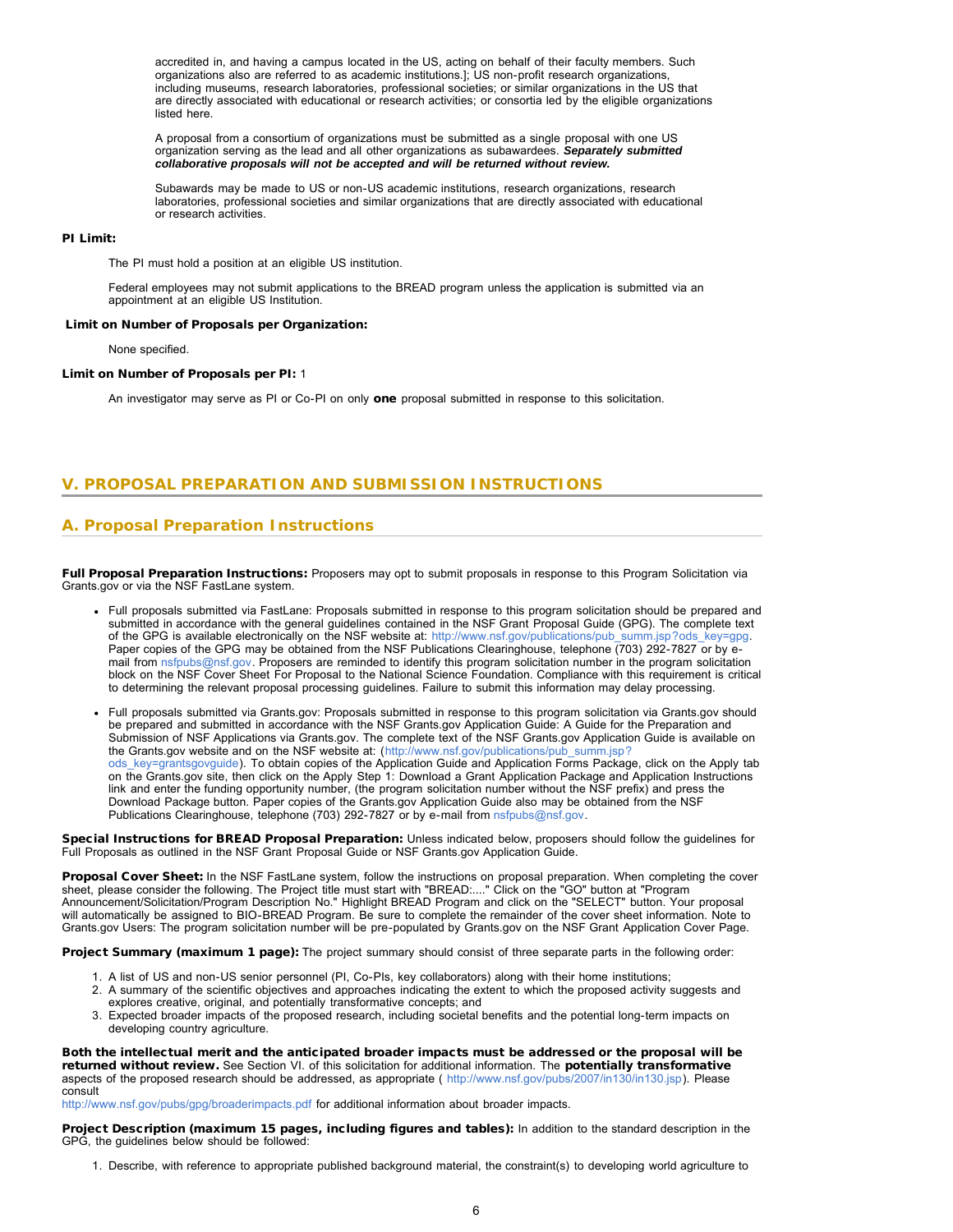be addressed and make clear how the proposed basic research would provide solutions to these constraints. Pay special attention to integrating the broader impacts of the research into the entire project description, in particular, making clear how outcomes of a successful project would impact smallholder agriculture.

- 2. Provide a clear description of the intellectual aspects of any collaborations among the US and international partners and how they synergize to advance the research and education goals. The unique contributions expected from each collaborator should be outlined.
- 3. The key research elements should be outlined clearly. *Use of innovative approaches that involve state-of-the-art science is particularly encouraged.*
- 4. Description of outcomes from prior NSF support following the GPG guidelines is only required for the PI or US Co-PIs.

References Cited: Indicate with an asterisk any cited publications that resulted from prior research funded by NSF for the PI, or Co-PI when following the GPG guidelines for all references cited.

Biographical Sketches (2 pages each): Biographical sketches following the GPG guidelines must be listed for the PI, Co-PIs and each of the Senior Personnel listed on the Project Summary page, both US and non-US. Please limit the overall number of biographical sketches to 10, prioritizing as required.

Budget and Budget Justification: (maximum of 6 pages for the budget justification)

- 1. If a non-US subawardee institution does not separate fringe benefits (F&A) from the total salary, please indicate in the Budget Justification that the salary requested includes fringe benefits.
- 2. Travel: Funds to cover the estimated cost of attendance of the PI and up to one Co-PI at the annual awardee meeting (location variable but within the continental US) should be requested.
- 3. Subawards: All subawards should be totaled on this line. A separate budget must be submitted for each subaward (maximum 3 pages per budget) that is consistent with the GPG. All budgets must be in US dollars.
- 4. Non-US subawardees may not request indirect costs unless evidence is provided as a Single Copy Document that the foreign grantee has a previously negotiated rate agreement with a US Federal Agency that has a practice of negotiating rates with foreign entities.

Non-US subawardees that do not have a US Federal Agency negotiated indirect cost rate agreement may claim costs associated with compliance under direct costs (G.6 Other) as long as the specific items are described in the Budget Justification. Eligible costs are limited to 8% of direct costs and may include, but are not limited to, the following:

- Financial record keeping;
- Audits of financial records;
- Project management;
- Acquisition of permits, licenses, import or export documents required to carry out the proposed research;
- Project-specific costs for critical research services (e.g., special IT access, extraordinary water or utility costs);
- US visas required for visits associated with project activities.

#### *Organizations may not claim both indirect costs and the direct cost of compliance.*

Within the budget narrative, US lead institutions should explain what resources will be allocated to oversight, monitoring, and, as needed, education for non-US subawardees to comply with requirements related to financial accountability and research ethics.

Proposers are strongly encouraged to contact a Program Director with any questions regarding cost eligibility.

Current and Pending Support: Current and Pending Support following the GPG guidelines must be listed for the PI, Co-PIs and each of the Senior Personnel (domestic and foreign) listed on the Project Summary page.

Facilities, Equipment and Other Resources: Provide a description of available facilities and priorities for their use for all key domestic and foreign institutions.

Special Information and Supplementary Documentation: Include the following materials in addition to Project Description. These materials should be labeled clearly and included in the Supplementary Documents section of FastLane or Grants.gov. Provide only the allowable and applicable items as noted in the GPG and in this section. Include the materials in the submission by uploading them into the "Supplementary Docs" module of FastLane or Grants.gov.

IMPORTANT: Please note that proposals must include a supplementary document labeled "Data Management Plan" and that FastLane will not permit submission of a proposal that is missing the Data Management Plan. When completing this required supplementary document, please include the following statement: "See (A-1) Sharing of Results and Management of Intellectual Property."

(A-1) Sharing of Results and Management of Intellectual Property (maximum 3 pages): Describe the management of intellectual property rights related to the proposed project, including plans for sharing data, information, materials, and/or any plans for protection of technologies or new devices resulting from the award with specific attention to the implications of data access for developing countries. This plan must be specific about the nature of the results to be shared, the timing and means of release, and any constraints on release. The proposed plan must take into consideration the following conditions where applicable:

- Nucleic acid sequences must be released according to the currently accepted community standard (e.g. Bermuda/Ft. Lauderdale agreement) to public databases (GenBank, if applicable), as soon as they are assembled and the quality checked against a stated, pre-determined quality standard.
- Proposals that would develop genome-scale expression data through approaches such as microarrays should meet community standards for these data (for example, Minimum Information about a Microarray Experiment or MIAME standards). The community databases (e.g. Gene Expression Omnibus) into which the data would be deposited, in addition to any project database(s), should be indicated.
- If the proposed project would produce community resources (biological materials, software, etc.), NSF encourages that they be made available as soon as their quality is checked to satisfy the specifications approved prior to funding. The timing of release should be stated clearly in the proposal. The resources produced must be available to all segments of the scientific community, including industry. A reasonable charge is permissible, but the fee structure must be outlined clearly in the proposal. If accessibility differs between industry and the academic community, the differences must be clearly spelled out. If a Material Transfer Agreement is required for release of project outcomes, the terms must be described in detail.
- When the project involves the use of proprietary data or materials from other sources, the data or materials resulting from BREAD-funded research must be readily available without any restrictions to the users of such data or materials (no reachthrough rights). The terms of any usage agreements should be stated clearly in the proposal.
- Budgeting and planning for short-term and long-term distribution of the project outcomes must be described in the proposal.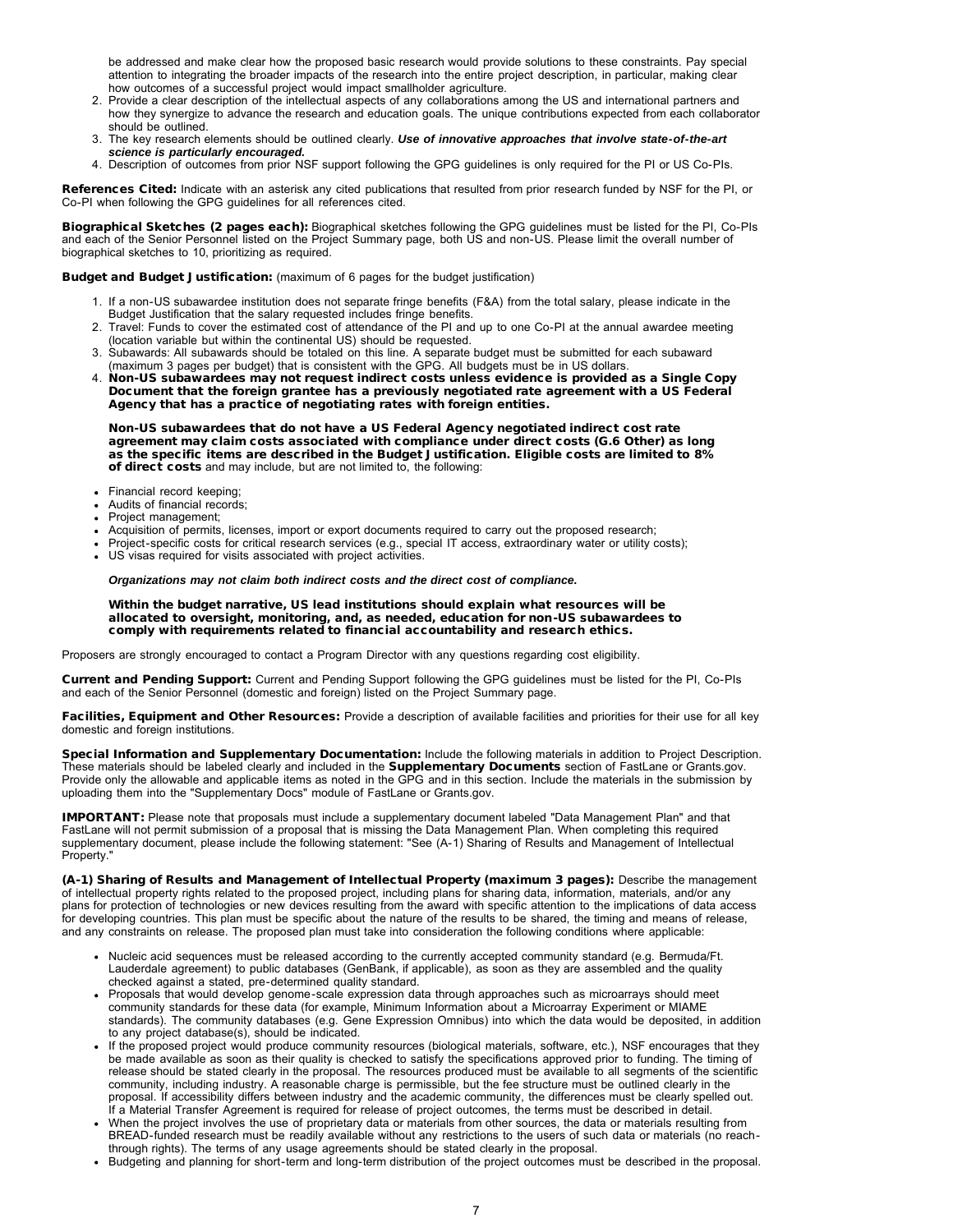If a fee is to be charged for distribution of project outcomes, the details should be described clearly in the proposal. Letters of commitment should be provided from databases or stock centers that would distribute project outcomes, including an indication of what activities would be undertaken and funds needed for these activities (if any).

- The project should be aware of, and abide by, the general policies of NSF with respect to the patenting and licensing of any new technologies or devices that may be generated in the course of the project (see Award & Administration Guide, Chapter VI Section B. Intellectual Property).
- In case of a multi-institutional proposal, the lead institution is responsible for coordinating and managing the intellectual property resulting from the BREAD award. Institutions participating in multi-institutional projects should formulate a coherent plan for the project prior to submission of the proposal.

(A-2) Project Management Plan (maximum 3 pages): Projects involving more than one investigator and/or more than one institution must provide a description of the management plan for coordinating activities.

- This description should include plans for internal means of communication, coordination of data and information management, evaluation and assessment of progress, allocation of funds and personnel and other specific issues relevant to the proposed activities.
- For proposals with more than one investigator, a table summarizing the role of each investigator is required. The exact time commitment of each key project member should be indicated in the management plan, regardless of any request for his/her salary from NSF.
- A letter expressing an intent to collaborate is required from any non-US subawardee institution or any non-US scientist listed as a Co-PI who would not receive a subaward, to be filed as a Supplementary Document.
- For proposals involving international travel, describe the process for US travelers to obtain any required visas and, through the submitting institution, for providing documentation in support of US visas for foreign counterparts needing to travel to the United States as part of the project. The PI and lead institution are also responsible for obtaining research permits and import/export documents where necessary. PIs should review NSF's web page "Information for US Travelers" [http://www.nsf.gov/od/oise/for-travelers-main.jsp.](http://www.nsf.gov/od/oise/for-travelers-main.jsp) Among other things, this page includes information regarding the collection of genetic resources outside the US.

(A-3) Oversight Plan (maximum 3 pages): Projects with subawards must provide a detailed description of the lead institution's Oversight Plan for those subawards, including:

- Ensuring financial accountability, including the monitoring of expenditures and reporting on outcomes, for all subawardees. In this regard, the submitting institution should also provide a description of any past experiences in dealing with subawards to foreign institutions, particularly in the country(ies) where subawards would be made in this proposal.
- Ensuring compliance with regulations for the use of recombinant DNA, microbes, transgenic plants or animals, including any work involving vertebrate animals (see GPG Chapter II.D.6).
- Ensuring compliance with regulations relating to the US Agricultural Bioterrorism Act of 2002 ([http://www.aphis.usda.gov/programs/ag\\_selectagent/\)](http://www.aphis.usda.gov/programs/ag_selectagent/).
- Adherence to common principles for the responsible conduct of research and the investigation of research misconduct allegations (as reference, see OECD Global Science Forum materials at [http://www.oecd.org/document/13/0,3343,en\\_2649\\_34319\\_42713613\\_1\\_1\\_1\\_1,00.html](http://www.nsf.gov/cgi-bin/good-bye?http://www.oecd.org/document/13/0,3343,en_2649_34319_42713613_1_1_1_1,00.html) and NIH Fogarty International Center materials at [http://bms.brown.edu/fogarty/codes.htm\)](http://www.nsf.gov/cgi-bin/good-bye?http://bms.brown.edu/fogarty/codes.htm).
- BREAD does not anticipate the use of any human subjects in proposed research, and if any is anticipated, the PI must contact the Program Officer of BREAD for advice.

If there are non-US subawardees, it is anticipated that there are different policies and guidelines that must be adhered to. For this reason, an Oversight Plan should also:

- Be developed by the awardee in conjunction with the non-US subawardee and describes how the awardee will provide effective oversight of non-US subawardee for each element of the Oversight Plan
- Include an explanation of how the Plan accommodates both the awardee's and the non-US subawardee's rules and
- regulations, providing citations to appropriate NSF regulations (see above) and non-US subawardee policies; and,
- Include a signed statement of agreement between the awardee and non-US subawardee to adhere to the Plan

(A-4) Plans for Dissemination of Project Outcomes (maximum 3 pages): Provide details for how the project outcomes will be disseminated, including timing and location for deposition of materials and/or data into public repositories (stock centers, databases). For software, indicate whether it will be open source and describe the proposed terms for access and use. For devices, indicate how and where the plans will be made available and under what terms. The plans should also consider the international context of the work, e.g. creating easily accessible and readable web pages, making journal publications easily accessible to developing countries, and/or fostering creative relationships with ListServs and other forms of media that cover developing world issues. The plans should include letters of commitment from databases or stock centers that would be asked to distribute project outcomes, if applicable.

(A-5) Plans for Postdoctoral Mentoring (maximum 1 page): All proposals that include funding to support postdoctoral researchers must include a description of the mentoring activities that will be provided for such individuals, and shall ensure that this part of the proposal is evaluated under the Foundation's broader impacts merit review criterion. Mentoring activities may include career counseling, training in preparing grant proposals, guidance on ways to improve teaching skills, and training in research ethics. Proposers are especially encouraged to take advantage of opportunities such as international collaboration afforded in the proposal in development of the plan. All postdoctoral trainees should be included in the plan.

(A-6) Plans for Undergraduate and Graduate Student Mentoring (maximum 1 page): All proposals that include funding to support undergraduate or graduate students must include a description of the mentoring activities that will be provided for all such individuals, regardless of location. This part of the proposal will be evaluated under the Foundation's broader impacts merit review criterion.

Proposals that contain any material not specifically requested or in excess of the page allowances will be considered non-compliant and may be returned without review. It is the submitting institution's responsibility to ensure that the proposal is compliant with the guidelines.

#### Single Copy Documents:

Conflict of Interest Document: A single integrated document (in table or spreadsheet form only) should be uploaded into the Single Copy Documents (not Supplementary Documents) section of FastLane at the time of proposal submission. Hard copies or e-mail copies will not be accepted. The document should consist of a list in the form of a single alphabetized table, with the full names (Last name, first name, middle initial) of all people having a conflict of interest with any US or non-US senior personnel and any named personnel member whose salary is requested in the project budget. Conflicts to be identified are (1) Ph.D. thesis advisors or advisees, (2) collaborators or co-authors for the past 48 months, including postdoctoral advisors and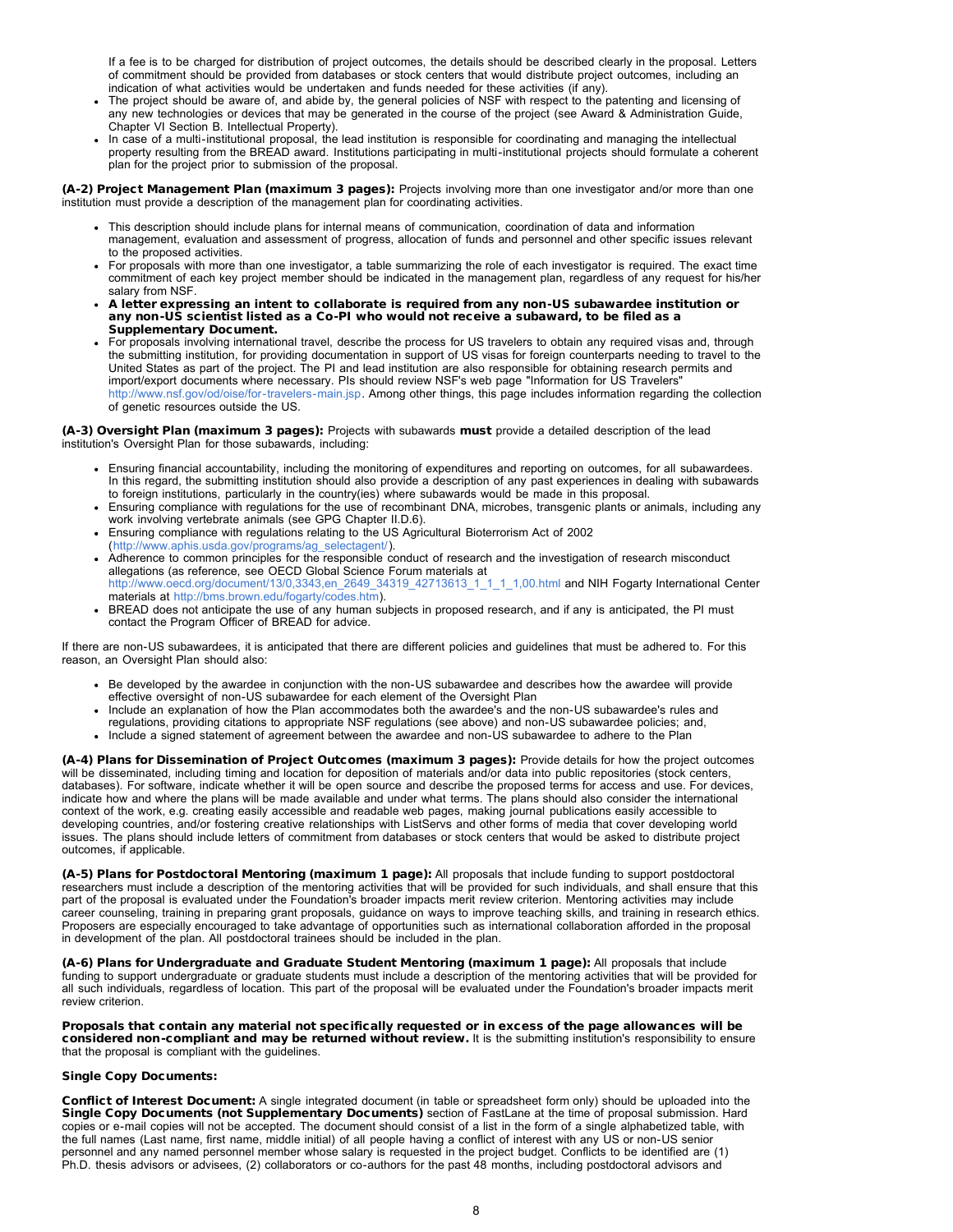<span id="page-8-1"></span>advisees, (3) co-editors of a journal, compendium, or conference proceeding for the past 24 months and (4) any other individuals or institutions with which the investigator has financial ties (please specify type). Members of current Advisory Committee or speakers who received reimbursement for travel or honoraria should be included in this last category.

In addition to the Conflict of Interest Document, other correspondence to the program not intended to be sent to reviewers such as a list of potential reviewers can be sent as Single Copy Documents. Please note that key project personnel may be required, prior to an award decision, to submit copies of any intellectual property agreements or material transfer agreements they have signed, or are planning to sign, that would impact the unrestricted and timely distribution of the outcomes of the NSF-funded research. Submission of a Single Copy Document will allow these documents to be reviewed by the NSF officials only, and they will remain confidential.

Prior Negotiated Indirect Cost Rate. If a non-US institution proposed as a subawardee has a negotiated indirect cost rate with a US Government Agency, provide substantiation of this rate as a Single Copy Document.

#### Checklist for Proposal Preparation

- Title begins "BREAD:..."
- Project Summary contains all requested information, including broader impacts of the proposed work.
- Project Description is 15 pages or less in length, including figures, tables, and discussion of societal impacts.
- References Cited includes publications resulting from prior research funded by NSF (marked\*).
- Biographical Sketches (2 pages each) included for PI, Co-PIs and Senior Personnel listed in the Project Summary.
- Budget and budget justification, including separate budgets and budget justifications for each subawardee institution. Requests for travel to annual BREAD awardee meeting should also be included.
- Current and Pending Support Statements included for PI, Co-PIs and Senior Personnel listed in the Project Summary. Facilities, Equipment and Other Resources for all key domestic and foreign institutions
- Sections (A-1), (A-2), (A-3), (A-4), (A-5), and (A-6) uploaded in Supplementary Documents
- Oversight Plan (A-3) addresses all of the required elements and a signed statement of agreement between the awardee and non-US subawardee(s) to adhere to the Plan
- Supplementary documents include letters of commitment from databases or stock centers that would distribute project outcomes, if applicable.
- No general letters of support are included in Supplementary Documents; however a letter expressing an intent to collaborate is required from any non-US subawardee institution or any non-US scientist listed as a Co-PI who would not receive a subaward.
- Conflict of Interest list uploaded as a single integrated table or spreadsheet into Single Copy Documents.
- Prior negotiated indirect cost rate uploaded as a Single Copy Document, as applicable.

This checklist is not intended to be an all-inclusive repetition of the required proposal contents and associated proposal preparation guidelines. It is, however, meant to highlight certain critical items so they will not be overlooked when the proposal is prepared.

### <span id="page-8-0"></span>**B. Budgetary Information**

Cost Sharing: Inclusion of voluntary committed cost sharing is prohibited

Indirect Cost (F&A) Limitations: Indirect cost limitations apply to non-US subaward institutions. Please see the full text of this solicitation for further information.

Other Budgetary Limitations: No indirect costs are allowed on subawards to non-US institutions unless they have previously negotiated an indirect cost rate with a US Government agency. See Proposal Preparation Instructions section on Budget and Budget Justification for details on allowable costs of compliance.

### **C. Due Dates**

Full Proposal Deadline(s) (due by 5 p.m. proposer's local time):

November 22, 2011

### <span id="page-8-2"></span>**D. FastLane/Grants.gov Requirements**

#### For Proposals Submitted Via FastLane:

Detailed technical instructions regarding the technical aspects of preparation and submission via FastLane are available at: [https://www.fastlane.nsf.gov/a1/newstan.htm.](https://www.fastlane.nsf.gov/a1/newstan.htm) For FastLane user support, call the FastLane Help Desk at 1-800-673-6188 or e-mail [fastlane@nsf.gov.](mailto:fastlane@nsf.gov) The FastLane Help Desk answers general technical questions related to the use of the FastLane system. Specific questions related to this program solicitation should be referred to the NSF program staff contact(s) listed in Section VIII of this funding opportunity.

*Submission of Electronically Signed Cover Sheets.* The Authorized Organizational Representative (AOR) must electronically sign the proposal Cover Sheet to submit the required proposal certifications (see Chapter II, Section C of the Grant Proposal Guide for a listing of the certifications). The AOR must provide the required electronic certifications within five working days following the electronic submission of the proposal. Further instructions regarding this process are available on the FastLane Website at: [https://www.fastlane.nsf.gov/fastlane.jsp.](https://www.fastlane.nsf.gov/fastlane.jsp)

#### For Proposals Submitted Via Grants.gov:

Before using Grants.gov for the first time, each organization must register to create an institutional profile. Once registered, the applicant's organization can then apply for any federal grant on the Grants.gov website. Comprehensive information about using Grants.gov is available on the Grants.gov Applicant Resources webpage: [http://www07.grants.gov/applicants/app\\_help\\_reso.jsp.](http://www07.grants.gov/applicants/app_help_reso.jsp) In addition, the NSF Grants.gov Application Guide provides additional technical guidance regarding preparation of proposals via Grants.gov. For Grants.gov user support, contact the Grants.gov Contact Center at 1-800-518-4726 or by email: [support@grants.gov](mailto:support@grants.gov). The Grants.gov Contact Center answers general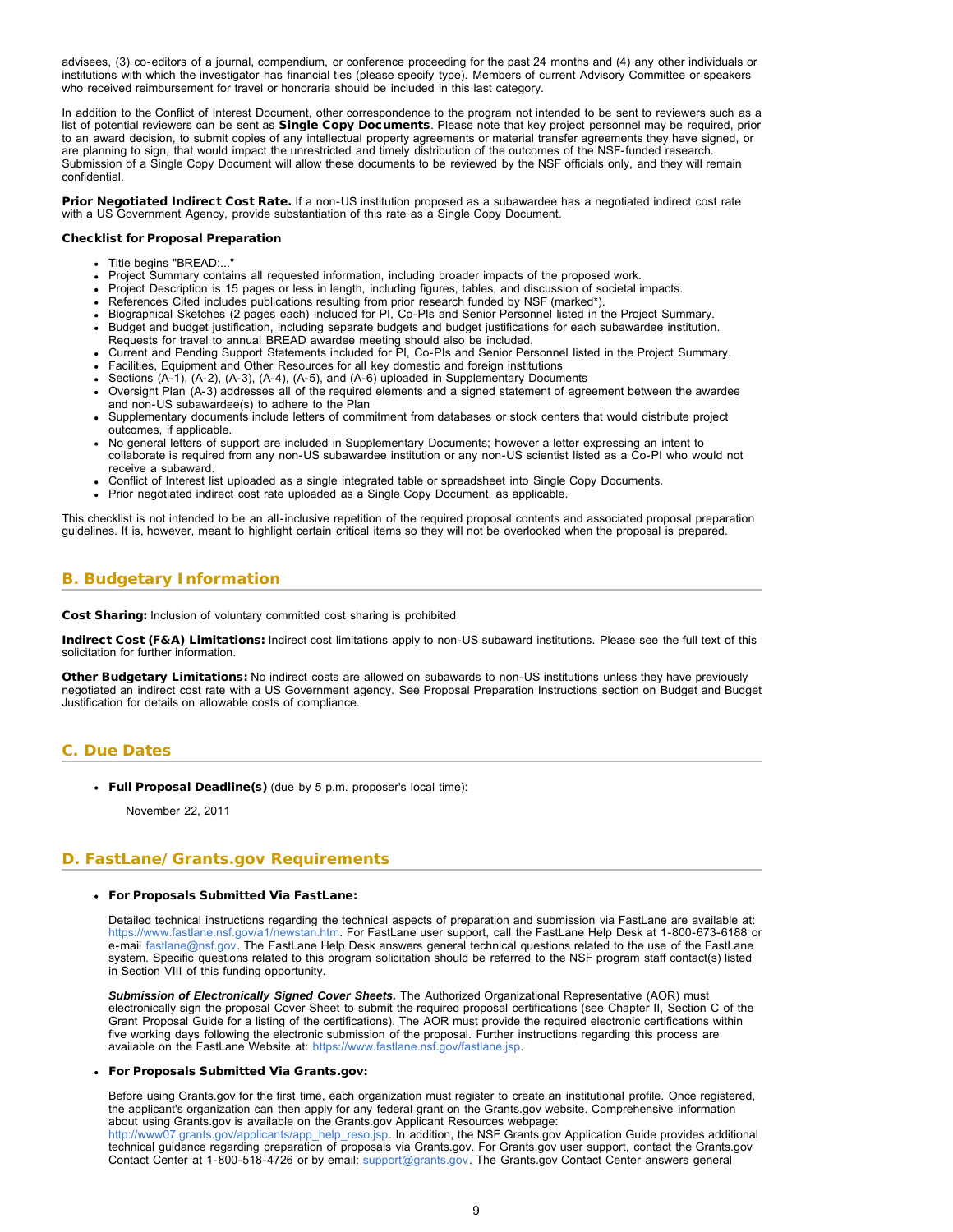technical questions related to the use of Grants.gov. Specific questions related to this program solicitation should be referred to the NSF program staff contact(s) listed in Section VIII of this solicitation.

**Submitting the Proposal:** Once all documents have been completed, the Authorized Organizational Representative (AOR) must submit the application to Grants.gov and verify the desired funding opportunity and agency to which the application is submitted. The AOR must then sign and submit the application to Grants.gov. The completed application will be transferred to the NSF FastLane system for further processing.

### <span id="page-9-0"></span>**VI. NSF PROPOSAL PROCESSING AND REVIEW PROCEDURES**

Proposals received by NSF are assigned to the appropriate NSF program where they will be reviewed if they meet NSF proposal preparation requirements. All proposals are carefully reviewed by a scientist, engineer, or educator serving as an NSF Program Officer, and usually by three to ten other persons outside NSF who are experts in the particular fields represented by the proposal. These reviewers are selected by Program Officers charged with the oversight of the review process. Proposers are invited to suggest names of persons they believe are especially well qualified to review the proposal and/or persons they would prefer not review the proposal. These suggestions may serve as one source in the reviewer selection process at the Program Officer's discretion. Submission of such names, however, is optional. Care is taken to ensure that reviewers have no conflicts of interest with the proposal.

### <span id="page-9-1"></span>**A. NSF Merit Review Criteria**

All NSF proposals are evaluated through use of the two National Science Board (NSB)-approved merit review criteria: intellectual merit and the broader impacts of the proposed effort. In some instances, however, NSF will employ additional criteria as required to highlight the specific objectives of certain programs and activities.

The two NSB-approved merit review criteria are listed below. The criteria include considerations that help define them. These considerations are suggestions and not all will apply to any given proposal. While proposers must address both merit review criteria, reviewers will be asked to address only those considerations that are relevant to the proposal being considered and for which the reviewer is qualified to make judgements.

#### What is the intellectual merit of the proposed activity?

How important is the proposed activity to advancing knowledge and understanding within its own field or across different fields? How well qualified is the proposer (individual or team) to conduct the project? (If appropriate, the reviewer will comment on the quality of the prior work.) To what extent does the proposed activity suggest and explore creative, original, or potentially transformative concepts? How well conceived and organized is the proposed activity? Is there sufficient access to resources?

#### What are the broader impacts of the proposed activity?

How well does the activity advance discovery and understanding while promoting teaching, training, and learning? How well does the proposed activity broaden the participation of underrepresented groups (e.g., gender, ethnicity, disability, geographic, etc.)? To what extent will it enhance the infrastructure for research and education, such as facilities, instrumentation, networks, and partnerships? Will the results be disseminated broadly to enhance scientific and technological understanding? What may be the benefits of the proposed activity to society?

Examples illustrating activities likely to demonstrate broader impacts are available electronically on the NSF website at: <http://www.nsf.gov/pubs/gpg/broaderimpacts.pdf>.

Mentoring activities provided to postdoctoral researchers supported on the project, as described in a one-page supplementary document, will be evaluated under the Broader Impacts criterion.

### Additional Solicitation Specific Review Criteria

- *International Collaboration:* Proposers are strongly encouraged to include one or more international collaborators as appropriate for the proposed research. Collaborations are encouraged that would build on the specific knowledge, local resources or agricultural needs of the international participants. Proposers should address the international collaboration in terms of mutual benefits, true intellectual collaboration among the international partners, benefits to be realized from the expertise and specialized skills, facilities, sites and/or resources of the international counterparts, and active research engagement of students and early-career researchers, where such individuals are engaged in the project. Where applicable, proposed research activities should be coordinated with similar efforts in other countries to maximize efficiency and avoid unnecessary duplication of effort.
- *Data Sharing:* Proposers are encouraged to consider project outcomes in the context of the broader international community and ensure maximal accessibility and visibility to all. Outcomes are expected to meet current community standards for genomics data and be deposited in long-lived community databases where appropriate.
- *Integration of Research and Education and Broadening Participation:* Activities supported through the NSF-BMGF Program should provide an ideal environment for training young scientists in modern research technologies, introducing them to new paradigms in biology, and promoting increased participation by members of under-represented groups. NSF expects proposers to take advantage of the unique opportunities the proposed project provides in terms of education and incorporate these into the plan at a scale that is commensurate with the scale and scope of the proposed activity. Focused activities that fit well with the specific opportunities offered by the project would be viewed as a strength. However, projects that focus primarily on education or training are beyond the scope of the program and may be returned without review. Proposers are strongly encouraged to contact a Program Director for additional guidance.
- *Societal Impacts and Relevance to Developing Country Agriculture:* Issues related to societal impact, including implications for developing country agriculture with specific emphasis on small holder farmers, should be addressed as an integral part of the proposal. These may be integrated into an education and/or outreach activity designed to communicate the significance of the outcomes to the end-users.

NSF staff also will give careful consideration to the following in making funding decisions:

#### *Integration of Research and Education*

One of the principal strategies in support of NSF's goals is to foster integration of research and education through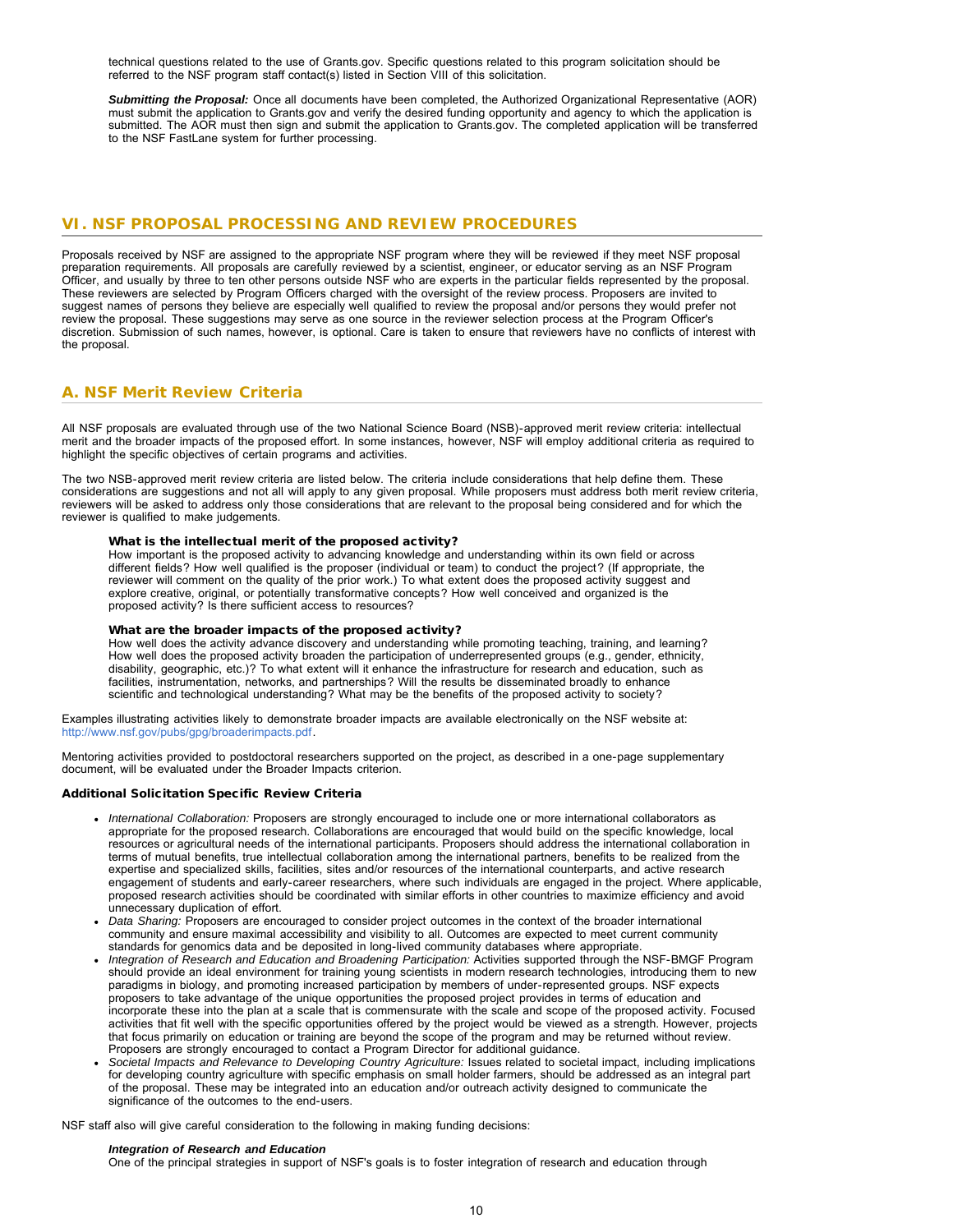the programs, projects, and activities it supports at academic and research institutions. These institutions provide abundant opportunities where individuals may concurrently assume responsibilities as researchers, educators, and students and where all can engage in joint efforts that infuse education with the excitement of discovery and enrich research through the diversity of learning perspectives.

#### *Integrating Diversity into NSF Programs, Projects, and Activities*

Broadening opportunities and enabling the participation of all citizens -- women and men, underrepresented minorities, and persons with disabilities -- is essential to the health and vitality of science and engineering. NSF is committed to this principle of diversity and deems it central to the programs, projects, and activities it considers and supports.

### <span id="page-10-0"></span>**B. Review and Selection Process**

Proposals submitted in response to this program solicitation will be reviewed by Ad hoc Review and/or Panel Review.

Reviewers will be asked to formulate a recommendation to either support or decline each proposal. The Program Officer assigned to manage the proposal's review will consider the advice of reviewers and will formulate a recommendation.

After scientific, technical and programmatic review and consideration of appropriate factors, the NSF Program Officer recommends to the cognizant Division Director whether the proposal should be declined or recommended for award. NSF is striving to be able to tell applicants whether their proposals have been declined or recommended for funding within six months. The time interval begins on the deadline or target date, or receipt date, whichever is later. The interval ends when the Division Director accepts the Program Officer's recommendation.

A summary rating and accompanying narrative will be completed and submitted by each reviewer. In all cases, reviews are treated as confidential documents. Verbatim copies of reviews, excluding the names of the reviewers, are sent to the Principal Investigator/Project Director by the Program Officer. In addition, the proposer will receive an explanation of the decision to award or decline funding.

In all cases, after programmatic approval has been obtained, the proposals recommended for funding will be forwarded to the Division of Grants and Agreements for review of business, financial, and policy implications and the processing and issuance of a grant or other agreement. Proposers are cautioned that only a Grants and Agreements Officer may make commitments, obligations or awards on behalf of NSF or authorize the expenditure of funds. No commitment on the part of NSF should be inferred from technical or budgetary discussions with a NSF Program Officer. A Principal Investigator or organization that makes financial or personnel commitments in the absence of a grant or cooperative agreement signed by the NSF Grants and Agreements Officer does so at their own risk.

## <span id="page-10-1"></span>**VII. AWARD ADMINISTRATION INFORMATION**

### <span id="page-10-2"></span>**A. Notification of the Award**

Notification of the award is made to *the submitting organization* by a Grants Officer in the Division of Grants and Agreements. Organizations whose proposals are declined will be advised as promptly as possible by the cognizant NSF Program administering the program. Verbatim copies of reviews, not including the identity of the reviewer, will be provided automatically to the Principal Investigator. (See Section VI.B. for additional information on the review process.)

### <span id="page-10-3"></span>**B. Award Conditions**

An NSF award consists of: (1) the award letter, which includes any special provisions applicable to the award and any numbered amendments thereto; (2) the budget, which indicates the amounts, by categories of expense, on which NSF has based its support (or otherwise communicates any specific approvals or disapprovals of proposed expenditures); (3) the proposal referenced in the award letter; (4) the applicable award conditions, such as Grant General Conditions (GC-1); \* or Research Terms and Conditions \* and (5) any announcement or other NSF issuance that may be incorporated by reference in the award letter. Cooperative agreements also are administered in accordance with NSF Cooperative Agreement Financial and Administrative Terms and Conditions (CA-FATC) and the applicable Programmatic Terms and Conditions. NSF awards are electronically signed by an NSF Grants and Agreements Officer and transmitted electronically to the organization via e-mail.

\*These documents may be accessed electronically on NSF's Website at [http://www.nsf.gov/awards/managing/award\\_conditions.jsp?](http://www.nsf.gov/awards/managing/award_conditions.jsp?org=NSF) [org=NSF.](http://www.nsf.gov/awards/managing/award_conditions.jsp?org=NSF) Paper copies may be obtained from the NSF Publications Clearinghouse, telephone (703) 292-7827 or by e-mail from [nsfpubs@nsf.gov.](mailto:nsfpubs@nsf.gov)

More comprehensive information on NSF Award Conditions and other important information on the administration of NSF awards is contained in the NSF *Award & Administration Guide* (AAG) Chapter II, available electronically on the NSF Website at [http://www.nsf.gov/publications/pub\\_summ.jsp?ods\\_key=aag.](http://www.nsf.gov/publications/pub_summ.jsp?ods_key=aag)

### <span id="page-10-4"></span>**C. Reporting Requirements**

For all multi-year grants (including both standard and continuing grants), the Principal Investigator must submit an annual project report to the cognizant Program Officer at least 90 days before the end of the current budget period. (Some programs or awards require more frequent project reports). Within 90 days after expiration of a grant, the PI also is required to submit a final project report, and a project outcomes report for the general public.

Failure to provide the required annual or final project reports, or the project outcomes report will delay NSF review and processing of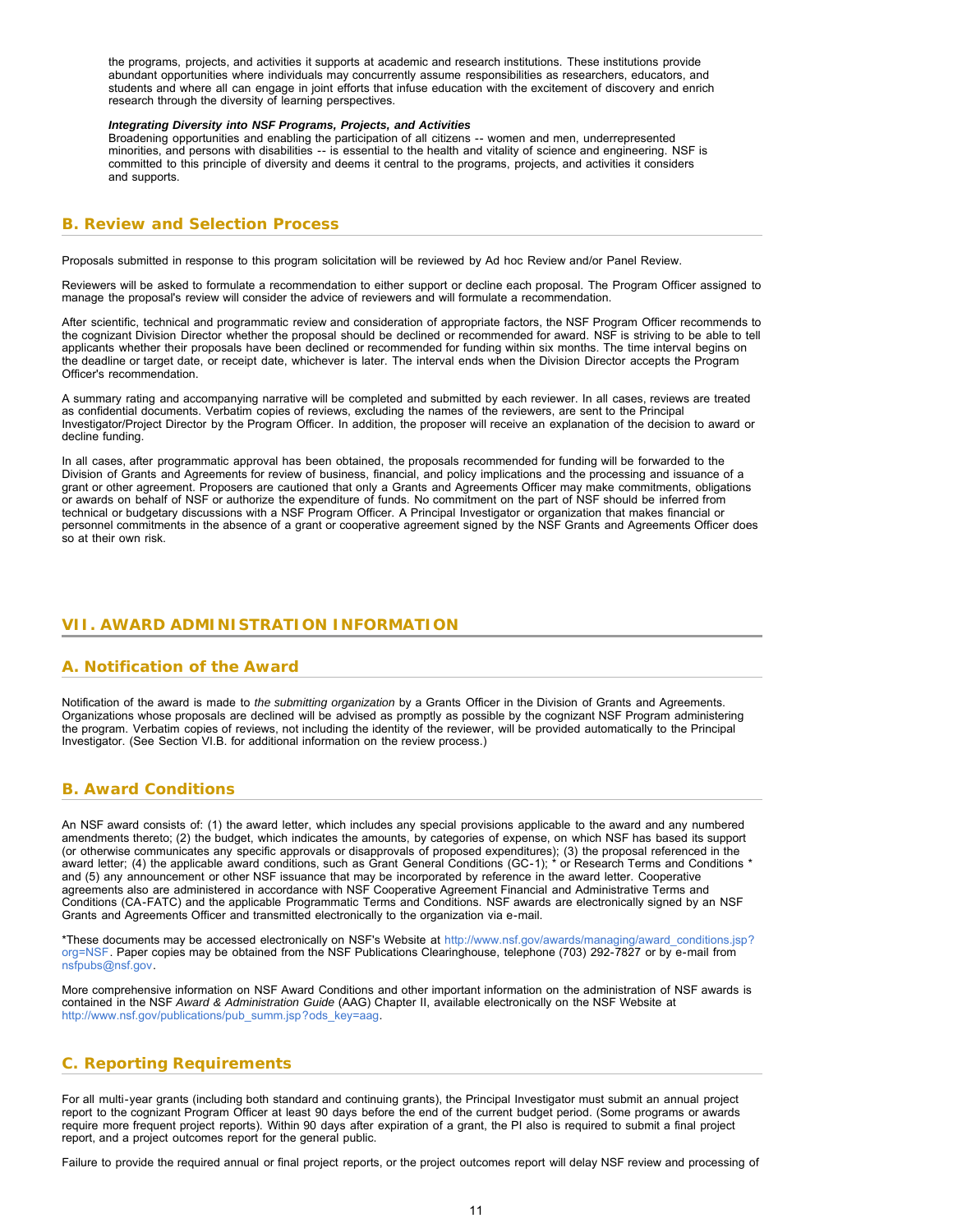any future funding increments as well as any pending proposals for that PI. PIs should examine the formats of the required reports in advance to assure availability of required data.

PIs are required to use NSF's electronic project-reporting system, available through FastLane, for preparation and submission of annual and final project reports. Such reports provide information on activities and findings, project participants (individual and organizational), publications, and other specific products and contributions. PIs will not be required to re-enter information previously provided, either with a proposal or in earlier updates using the electronic system. Submission of the report via FastLane constitutes certification by the PI that the contents of the report are accurate and complete. The project outcomes report must be prepared and submitted using Research.gov. This report serves as a brief summary, prepared specifically for the public, of the nature and outcomes of the project. This report will be posted on the NSF website exactly as it is submitted by the PI.

<span id="page-11-0"></span>Additional reporting requirements, including financial and scientific reports, will be detailed in the award letter.

### **VIII. AGENCY CONTACTS**

*Please note that the program contact information is current at the time of publishing. See program website for any updates to the points of contact.*

General inquiries regarding this program should be made to:

- Nora Lapitan, telephone: (703) 292-4400, email: [BREAD-WG@nsf.gov](mailto:BREAD-WG@nsf.gov)
- Diane Jofuku Okamuro, telephone: (703) 292-4400, email: [BREAD-WG@nsf.gov](mailto:BREAD-WG@nsf.gov)
- Thomas Okita, telephone: (703) 292-4400, email: [BREAD-WG@nsf.gov](mailto:BREAD-WG@nsf.gov)

For questions related to the use of FastLane, contact:

- FastLane Help Desk, telephone: 1-800-673-6188; e-mail: [fastlane@nsf.gov.](mailto:fastlane@nsf.gov)
- Maya S. Anderson, telephone: (703) 292-4400, email: [manderso@nsf.gov](mailto:manderso@nsf.gov)

For questions relating to Grants.gov contact:

Grants.gov Contact Center: If the Authorized Organizational Representatives (AOR) has not received a confirmation message from Grants.gov within 48 hours of submission of application, please contact via telephone: 1-800-518-4726; email: [support@grants.gov.](mailto:support@grants.gov)

### <span id="page-11-1"></span>**IX. OTHER INFORMATION**

The NSF Website provides the most comprehensive source of information on NSF Directorates (including contact information), programs and funding opportunities. Use of this Website by potential proposers is strongly encouraged. In addition, National Science Foundation Update is a free e-mail subscription service designed to keep potential proposers and other interested parties apprised of new NSF funding opportunities and publications, important changes in proposal and award policies and procedures, and upcoming NSF Regional Grants Conferences. Subscribers are informed through e-mail when new publications are issued that match their identified interests. Users can subscribe to this service by clicking the "Get NSF Updates by Email" link on the [NSF web site.](http://www.nsf.gov/)

Grants.gov provides an additional electronic capability to search for Federal government-wide grant opportunities. NSF funding opportunities may be accessed via this new mechanism. Further information on Grants.gov may be obtained at [http://www.grants.gov.](http://www.grants.gov/)

### **ABOUT THE NATIONAL SCIENCE FOUNDATION**

The National Science Foundation (NSF) is an independent Federal agency created by the National Science Foundation Act of 1950, as amended (42 USC 1861-75). The Act states the purpose of the NSF is "to promote the progress of science; [and] to advance the national health, prosperity, and welfare by supporting research and education in all fields of science and engineering."

NSF funds research and education in most fields of science and engineering. It does this through grants and cooperative agreements to more than 2,000 colleges, universities, K-12 school systems, businesses, informal science organizations and other research organizations throughout the US. The Foundation accounts for about one-fourth of Federal support to academic institutions for basic research.

NSF receives approximately 40,000 proposals each year for research, education and training projects, of which approximately 11,000 are funded. In addition, the Foundation receives several thousand applications for graduate and postdoctoral fellowships. The agency operates no laboratories itself but does support National Research Centers, user facilities, certain oceanographic vessels and Arctic and Antarctic research stations. The Foundation also supports cooperative research between universities and industry, US participation in international scientific and engineering efforts, and educational activities at every academic level.

*Facilitation Awards for Scientists and Engineers with Disabilities* provide funding for special assistance or equipment to enable persons with disabilities to work on NSF-supported projects. See Grant Proposal Guide Chapter II, Section D.2 for instructions regarding preparation of these types of proposals.

The National Science Foundation has Telephonic Device for the Deaf (TDD) and Federal Information Relay Service (FIRS)